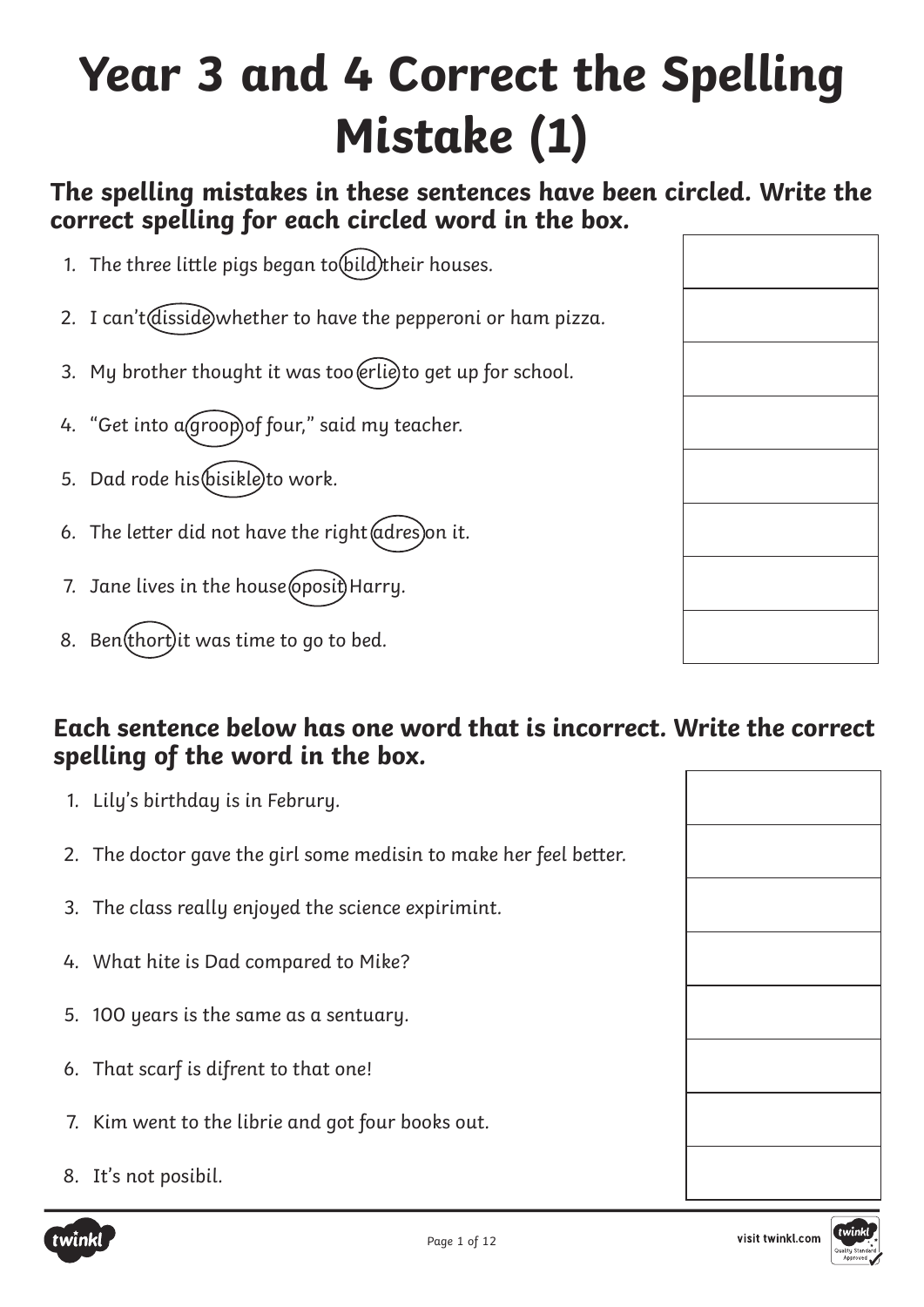# **Year 3 and 4 Correct the Spelling Mistake (2)**

### **The spelling mistakes in these sentences have been circled. Write the correct spelling for each circled word in the box.**

- 1. Put a full stop at the end of a  $C$ entents.
- 2. Jim managed to complet) the game.
- 3. My $(favrit)$ pie is apple and raspberry.
- 4. My gran is a very (speshul) person.
- 5. (Perrhapps)there was no one in when I knocked at the door.
- 6. The match will continyou in an hour.
- 7. Pete said he has  $had$ (enuff) now.
- 8. I got the (anzer) right!

- 1. The dog had been very norty.
- 2. In a minit, the film will start.
- 3. The dentist asked me a queshtun while he looked at my teeth.
- 4. The wimin were sitting at the bus stop chatting.
- 5. I was out of bref after running up that hill.
- 6. The nurse delivered an inporttent message.
- 7. The fairy godmother made the golden coach disapier in a puff of smoke.
- 8. I don't supoze there are any more cakes left?



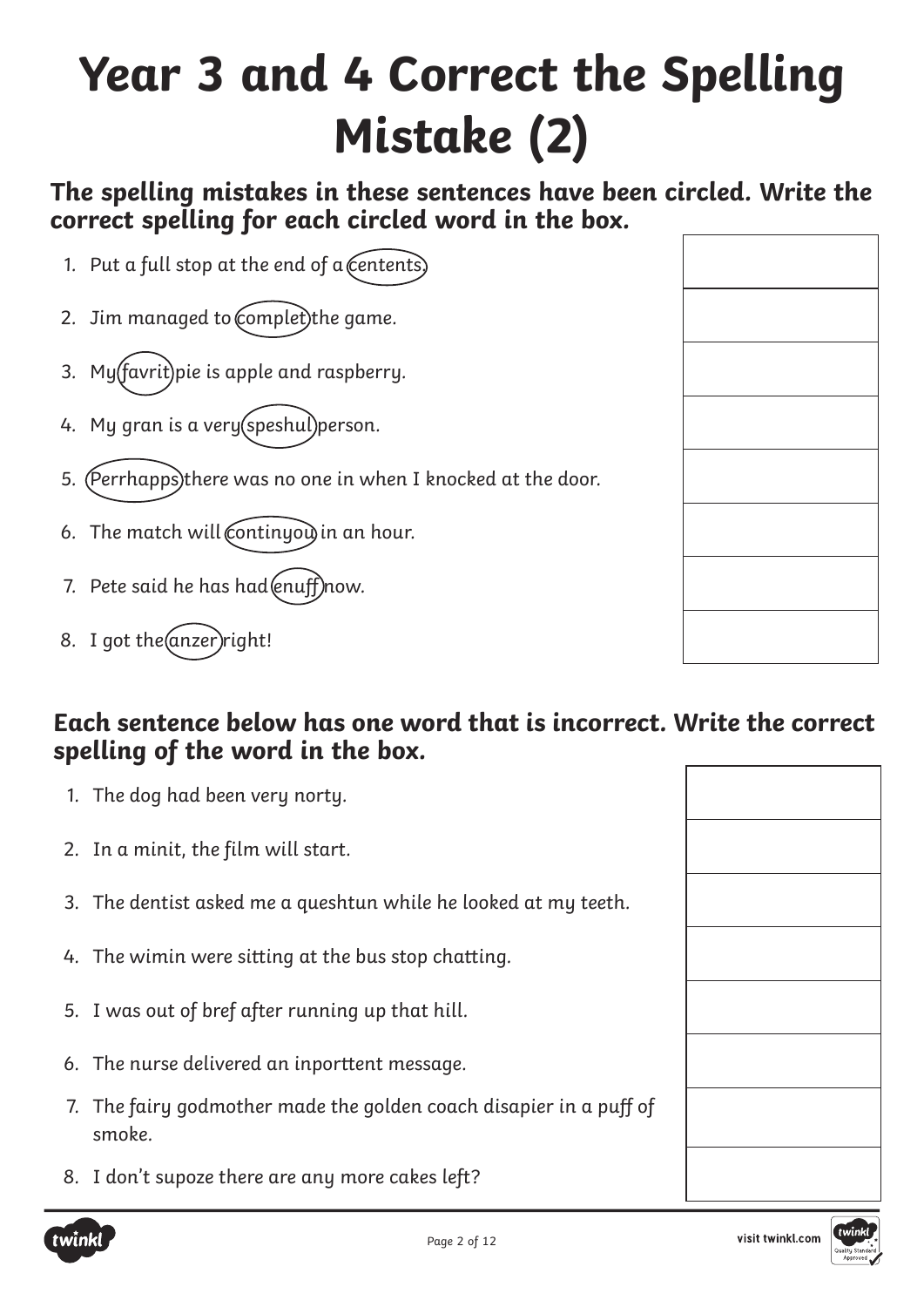# **Year 3 and 4 Correct the Spelling Mistake (3)**

### **The spelling mistakes in these sentences have been circled. Write the correct spelling for each circled word in the box.**

- 1. It was an amazing (expeeryense!)
- 2. Do you (beleev) there is really a Loch Ness Monster?
- 3. Billy's favourite type of (froot) is grapes.
- 4. "What did you(lern) at school today?" asked Mum.
- 5. The football went (strate) into the goal!
- 6. Ria jumped out from behind the tree as a surprize.)
- 7. The milk tasted (strayn).
- 8. A (sirkl) is round with one curved side.

- 1. I'm not surtin of the way. I think we're lost!
- 2. Can you rimemmber what our homework is this week?
- 3. The cat jumped throo the window.
- 4. What pozishun do you play in netball?
- 5. Jack had a reglar burger and chips.
- 6. That scarf is difrent to that one!
- 7. "Dizcribe what the car looked like," said the police officer.
- 8. It was a tub of natchrul yoghurt.



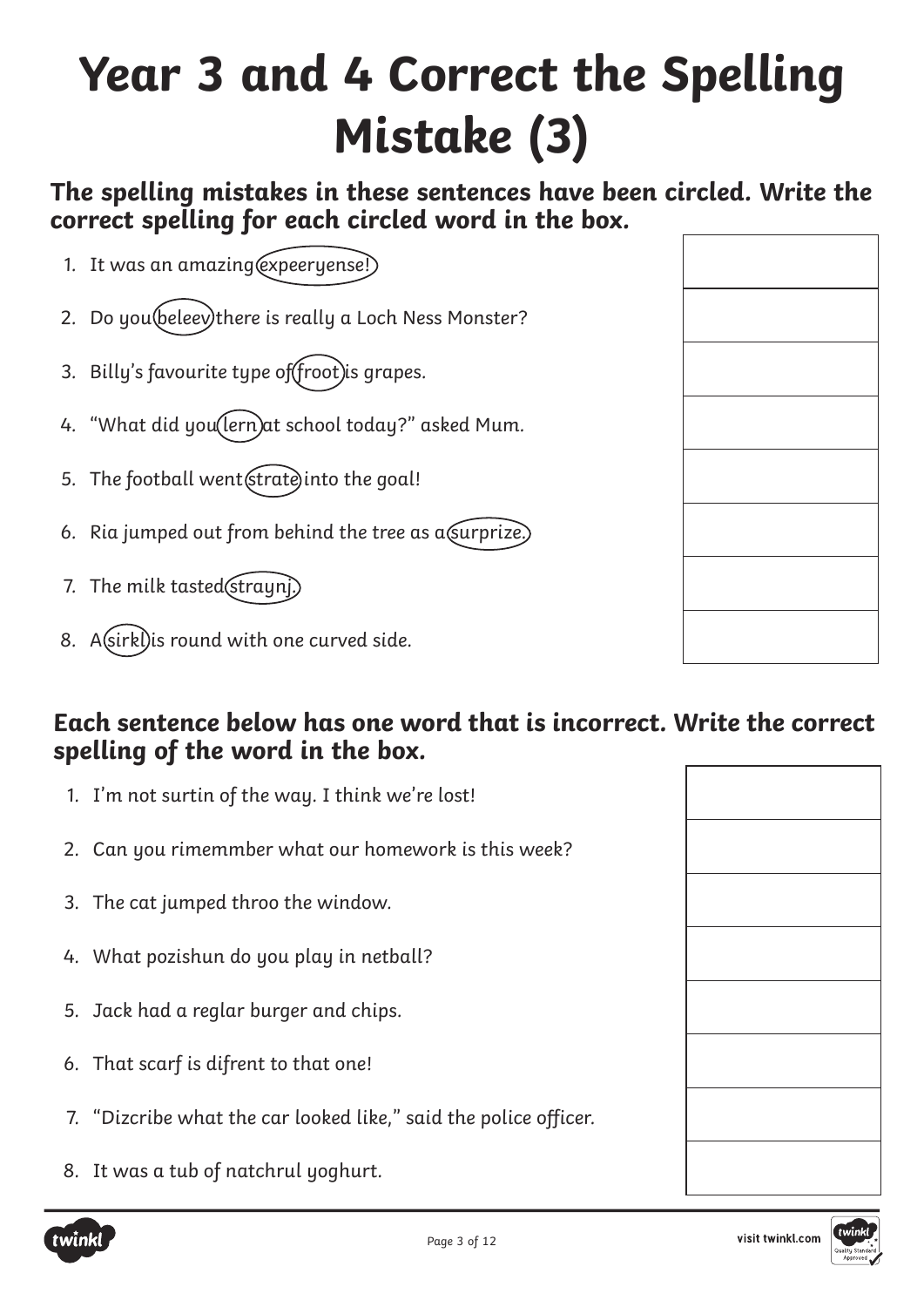# **Year 3 and 4 Correct the Spelling Mistake (4)**

### **The spelling mistakes in these sentences have been circled. Write the correct spelling for each circled word in the box.**

- 1. Put the date on the calinder or you might forget.
- 2. We are going swimming in (cwarter) of an hour.
- 3. The professor has a lot of (knolidge) about the planets and the universe.
- 4. I (herd) you had won the Under-12s League yesterday.
- 5. The bowler (cort) the ball.
- 6. The bag seemed to  $\alpha$  peear) like magic!
- 7. Mum didn't (notiss) as I had sneaked upstairs.
- 8. The strongman lifted the heaviest (wate with no trouble at all.

#### **Each sentence below has one word that is incorrect. Write the correct spelling of the word in the box.**

- 1. It was achully my turn next.
- 2. That milk had a peckuliar taste.
- 3. Queen Victoria's rane lasted 64 years.
- 4. The horse would not go fourweds, only backwards!
- 5. That mateeriyal feels so soft and silky.
- 6. I asked Dad if he would increes my pocket money. He said, "No!"
- 7. The number aight is between 7 and 9.
- 8. It was an orddinery day, when suddenly the sky went black.





visit twinkl.com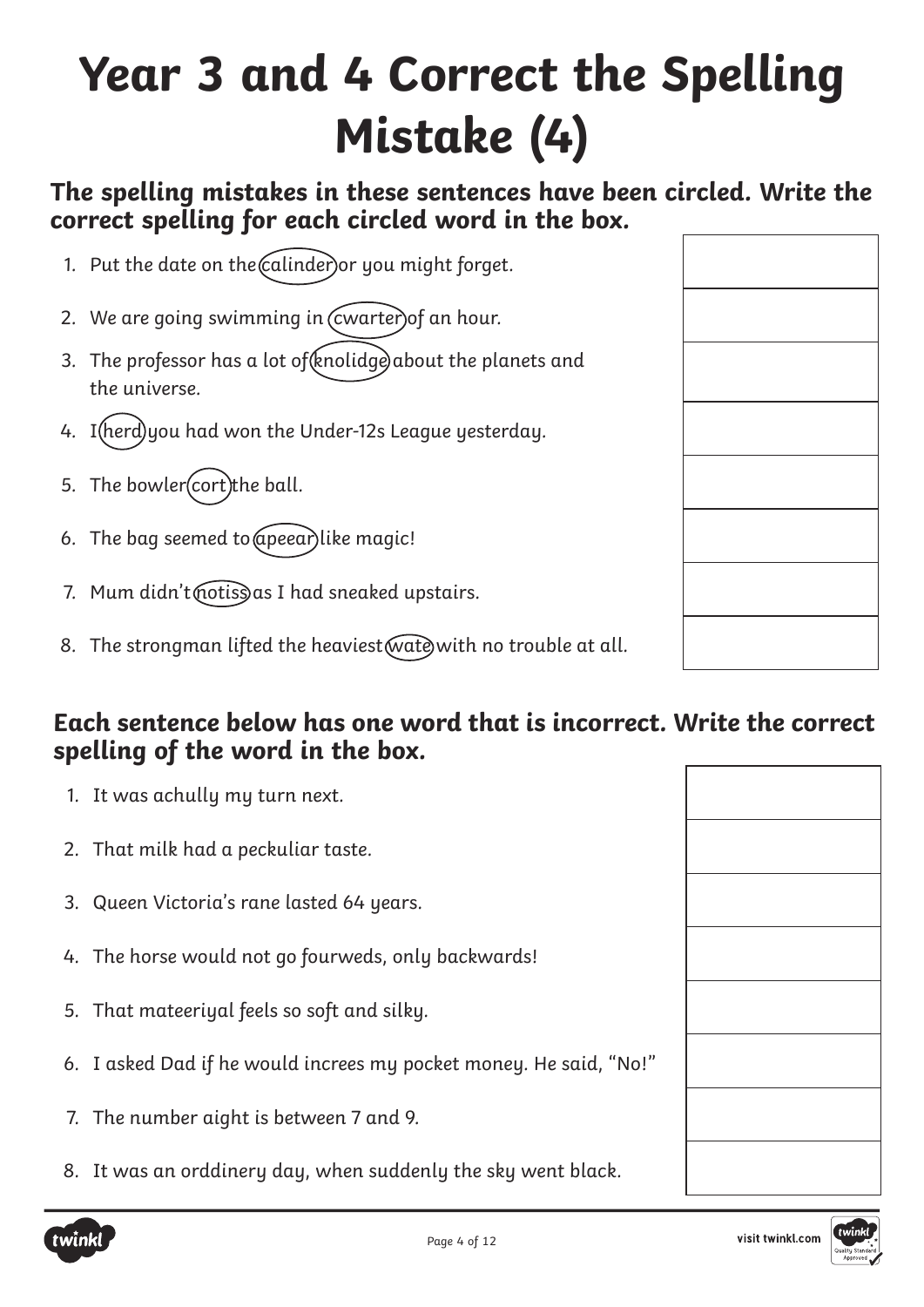# **Year 3 and 4 Correct the Spelling Mistake (5)**

### **The spelling mistakes in these sentences have been circled. Write the correct spelling for each circled word in the box.**

- 1. What time does the train  $\alpha$  ivve?
- 2. In a (ressent) survey, it was found that cats prefer fish to meat cat food.
- 3. (Allthogh) it was bedtime, Lily wasn't tired.
- 4. The boy stood in the (senter) of the circle.
- 5. We all live on planet (Errth.
- 6. Ben tripped Halima up on (perpurse)
- 7. My brother made a promiss not to annoy me again.
- 8. I actsidentilly trod on my dog's tail.

- 1. Dad was too bizzy to go to the shops.
- 2. Jim ocashonally played football.
- 3. I measured the lennth of the table.
- 4. We did varrius different sports.
- 5. The pirates buried the treasure on an illand.
- 6. We planted pottaytoes, carrots and peas.
- 7. Lizzy wanted to be faymuss when she grew up.
- 8. The woman bought a parrtickular kind of perfume.



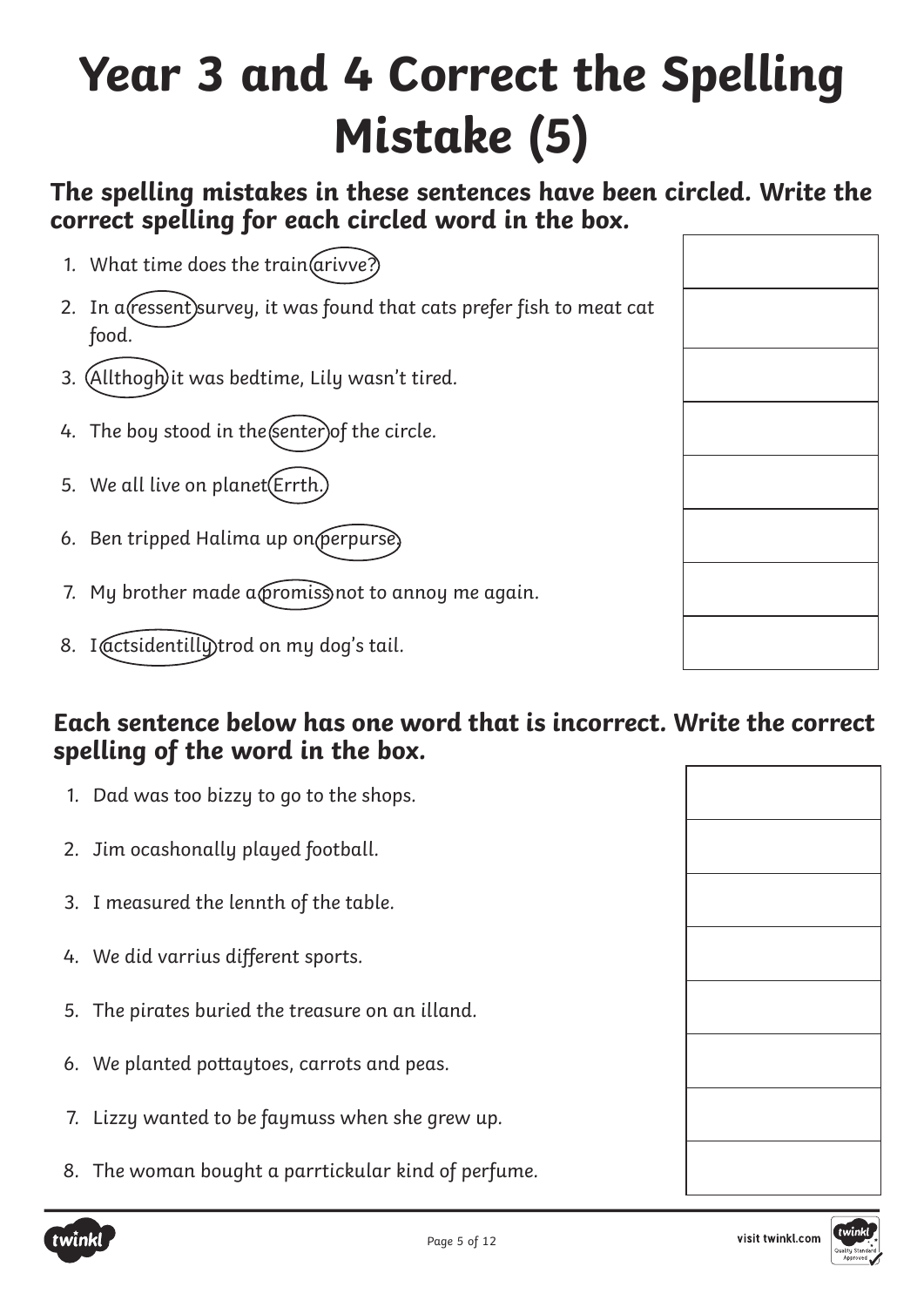# **Year 3 and 4 Correct the Spelling Mistake (6)**

### **The spelling mistakes in these sentences have been circled. Write the correct spelling for each circled word in the box.**

- 1. Mickey was poppuler) at school.
- 2. We did a spelling and *(gramer)* test today.
- 3. Paul read the instruction  $\int \left(\frac{d}{dt}\right)$  to put the bunk beds together.
- 4. Sarah (ofen) walked the dog in the morning.
- 5. A lot of people showed an  $(intress)$  in joining the rugby team.
- 6. Would you connssida selling your bike?
- 7. It is good to do some@exerrsize every day.
- 8. The road was flooded and (theirfour) it was closed.
- 9. The security gard walked around the car park.

- 1. Seprate the coloured clothes from the white clothes before washing.
- 2. We are probly too late to get that bus now.
- 3. The weather was so exchreme. It was really windy.
- 4. I found it hard to breeve in the smoke.
- 5. I made Mum a card with a harrt on the front.
- 6. It took great strennf to lift that huge bag of books.
- 7. Did I menshun it's my birthday tomorrow?
- 8. The maths test was really difikult.
- 9. There was a lot of preshure for them to win this match.



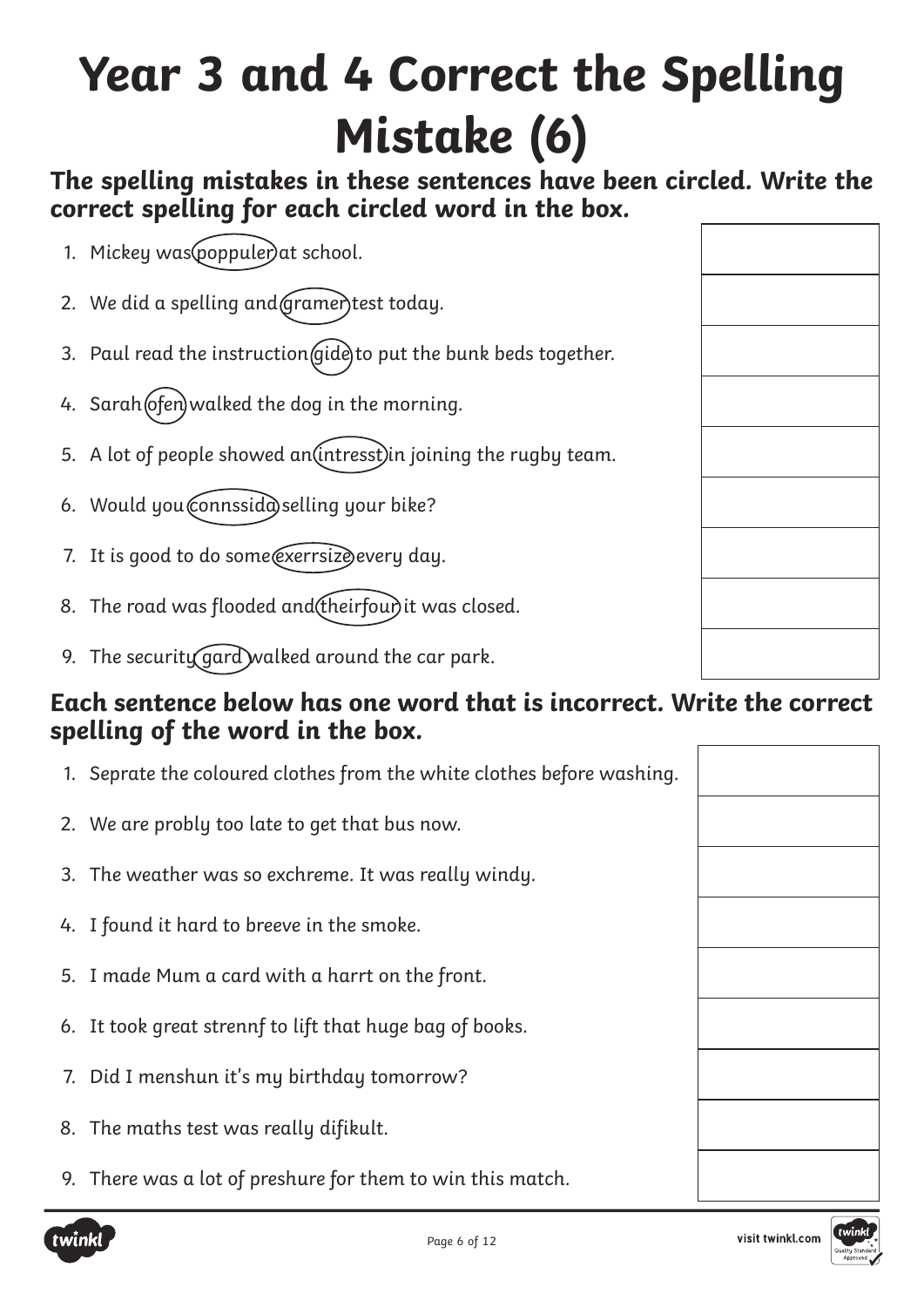# Year 3 and 4 Correct the Spelling Mistake (1) **Answers**

# **The spelling mistakes in these sentences have been circled. Write the correct spelling for each circled word in the box.**

| 1. The three little pigs began to (bild)their houses.            | build    |
|------------------------------------------------------------------|----------|
| 2. I can't (disside) whether to have the pepperoni or ham pizza. | decide   |
| 3. My brother thought it was too (erlie) to get up for school.   | early    |
| 4. "Get into a groop) of four," said my teacher.                 | group    |
| 5. Dad rode his (bisikle) to work.                               | bicycle  |
| 6. The letter did not have the right (adres) on it.              | address  |
| 7. Jane lives in the house (oposit) Harry.                       | opposite |
| 8. Ben(thort) it was time to go to bed.                          | thought  |

| 1. Lily's birthday is in Februry.                                 | February   |
|-------------------------------------------------------------------|------------|
| 2. The doctor gave the girl some medisin to make her feel better. | medicine   |
| 3. The class really enjoyed the science expirimint.               | experiment |
| 4. What hite is Dad compared to Mike?                             | height     |
| 5. 100 years is the same as a sentuary.                           | century    |
| 6. That scarf is difrent to that one!                             | different  |
| 7. Kim went to the librie and got four books out.                 | library    |
| 8. It's not posibil.                                              | possible   |

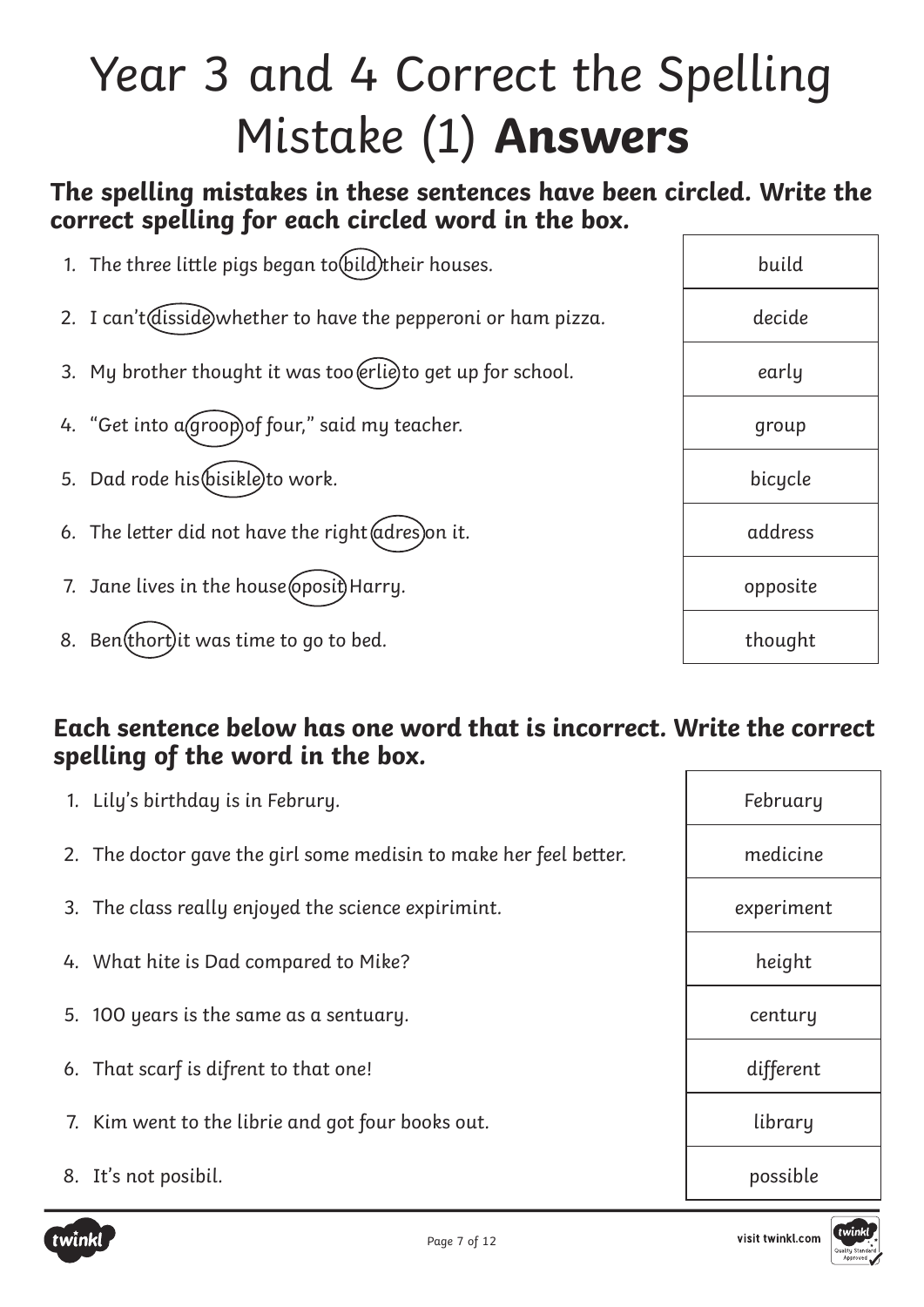# Year 3 and 4 Correct the Spelling Mistake (2) **Answers**

## **The spelling mistakes in these sentences have been circled. Write the correct spelling for each circled word in the box.**

| 1. Put a full stop at the end of a $($ entents $)$               | sentence  |
|------------------------------------------------------------------|-----------|
| 2. Jim managed to (complet) the game.                            | complete  |
| 3. My(favrit)pie is apple and raspberry.                         | favourite |
| 4. My gran is a very (speshul) person.                           | special   |
| (Perrhapps)there was no one in when I knocked at the door.<br>5. | Perhaps   |
| 6. The match will continyou in an hour.                          | continue  |
| 7. Pete said he has had (enuff)now.                              | enough    |
| 8. I got the (anzer) right!                                      | answer    |

| 1. The dog had been very norty.                                              | naughty   |
|------------------------------------------------------------------------------|-----------|
| 2. In a minit, the film will start.                                          | minute    |
| 3. The dentist asked me a queshtun while he looked at my teeth.              | question  |
| 4. The wimin were sitting at the bus stop chatting.                          | women     |
| 5. I was out of bref after running up that hill.                             | breath    |
| 6. The nurse delivered an inporttent message.                                | important |
| 7. The fairy godmother made the golden coach disapier in a puff of<br>smoke. | disappear |
| 8. I don't supoze there are any more cakes left?                             | suppose   |

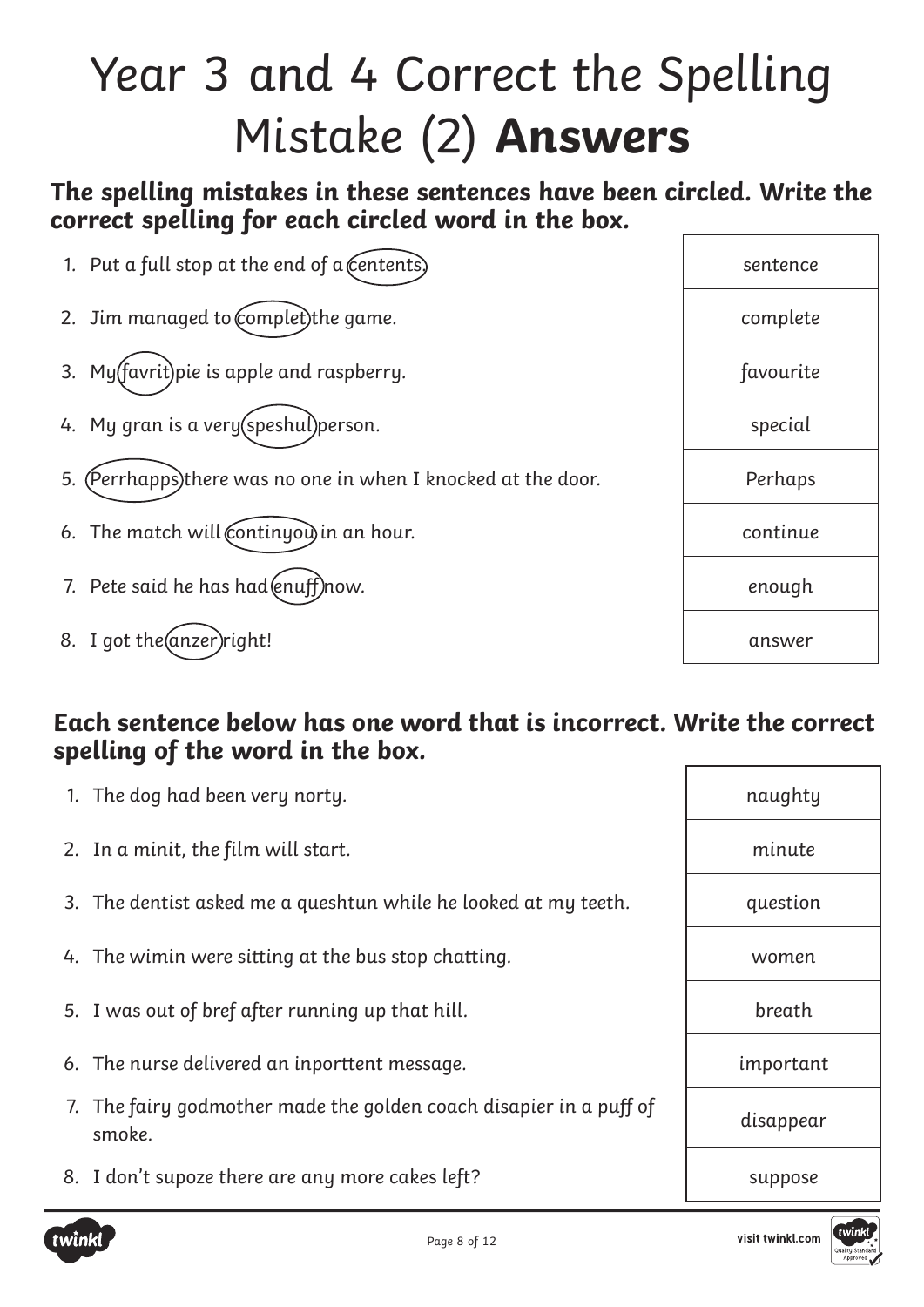# Year 3 and 4 Correct the Spelling Mistake (3) **Answers**

# **The spelling mistakes in these sentences have been circled. Write the correct spelling for each circled word in the box.**

| 1. It was an amazing (expeeryense!)                     | experience |
|---------------------------------------------------------|------------|
| 2. Do you (beleev) there is really a Loch Ness Monster? | believe    |
| 3. Billy's favourite type of(froot)is grapes.           | fruit      |
| 4. "What did you(lern) at school today?" asked Mum.     | learn      |
| 5. The football went (strate) into the goal!            | straight   |
| 6. Ria jumped out from behind the tree as a surprize.)  | surprise   |
| 7. The milk tasted (strayn).                            | strange    |
| 8. A (sirkl) is round with one curved side.             | circle     |

### **Each sentence below has one word that is incorrect. Write the correct spelling of the word in the box.**

| 1. I'm not surtin of the way. I think we're lost!                | certain  |
|------------------------------------------------------------------|----------|
| 2. Can you rimemmber what our homework is this week?             | remember |
| 3. The cat jumped throo the window.                              | through  |
| 4. What pozishun do you play in netball?                         | position |
| 5. Jack had a reglar burger and chips.                           | regular  |
| 6. That scarf is difrent to that one!                            | imagine  |
| 7. "Dizcribe what the car looked like," said the police officer. | Describe |
| 8. It was a tub of natchrul yoghurt.                             | natural  |

twink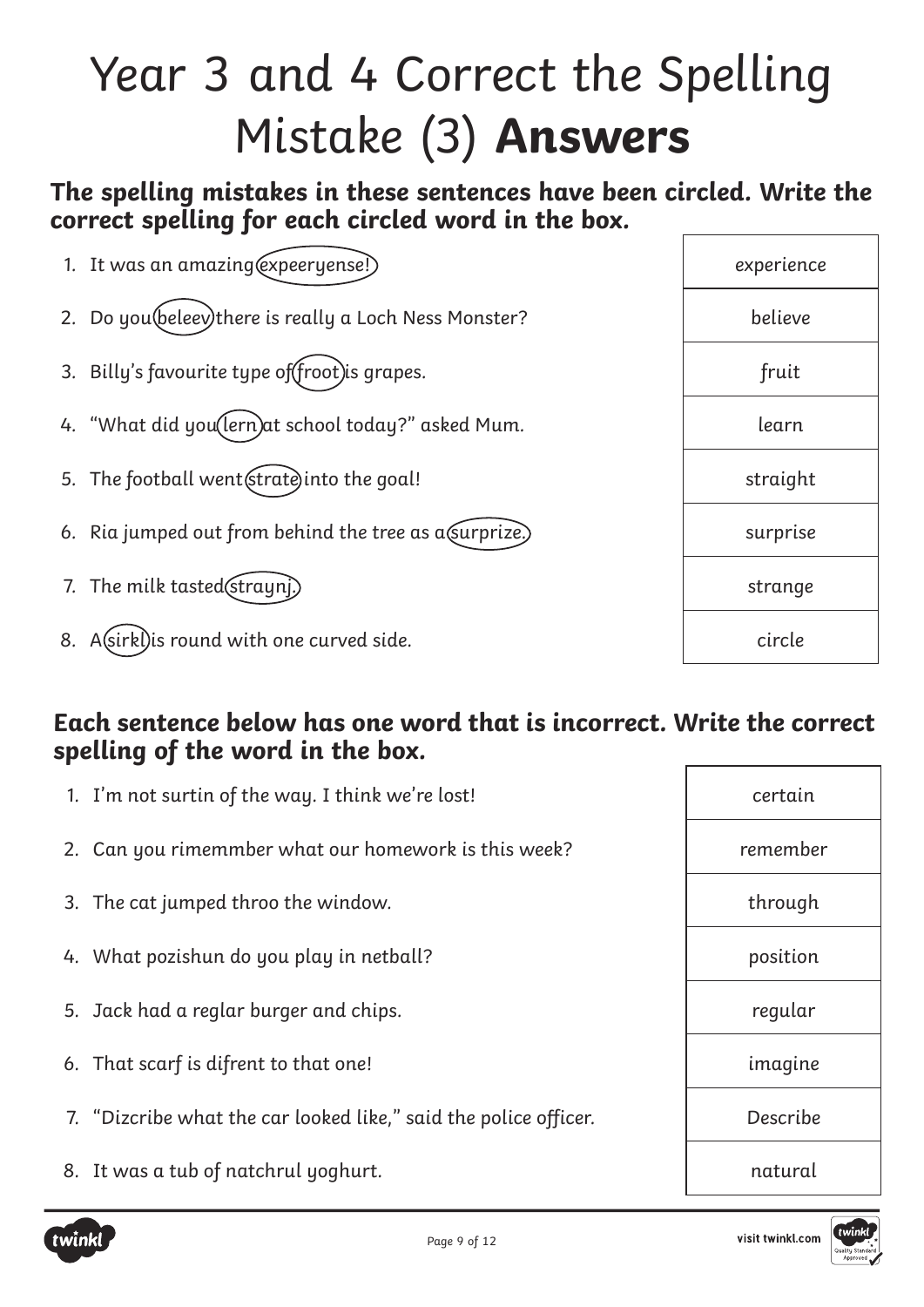# Year 3 and 4 Correct the Spelling Mistake (4) **Answers**

# **The spelling mistakes in these sentences have been circled. Write the correct spelling for each circled word in the box.**

| 1. Put the date on the calinder) or you might forget.                           | calendar  |
|---------------------------------------------------------------------------------|-----------|
| 2. We are going swimming in (cwarter) of an hour.                               | quarter   |
| 3. The professor has a lot of (knolidge) about the planets and<br>the universe. | knowledge |
| 4. I (herd) you had won the Under-12s League yesterday.                         | heard     |
| 5. The bowler(cort)the ball.                                                    | caught    |
| 6. The bag seemed to (apeear) like magic!                                       | appear    |
| 7. Mum didn't motiss as I had sneaked upstairs.                                 | notice    |
| 8. The strongman lifted the heaviest (wate with no trouble at all.              | weight    |

| 1. It was achully my turn next.                                    | actually |
|--------------------------------------------------------------------|----------|
| 2. That milk had a peckuliar taste.                                | peculiar |
| 3. Queen Victoria's rane lasted 64 years.                          | reign    |
| 4. The horse would not go fourweds, only backwards!                | forwards |
| 5. That mateeriyal feels so soft and silky.                        | material |
| 6. I asked Dad if he would increes my pocket money. He said, "No!" | increase |
| 7. The number aight is between 7 and 9.                            | eight    |
| 8. It was an orddinery day, when suddenly the sky went black.      | ordinary |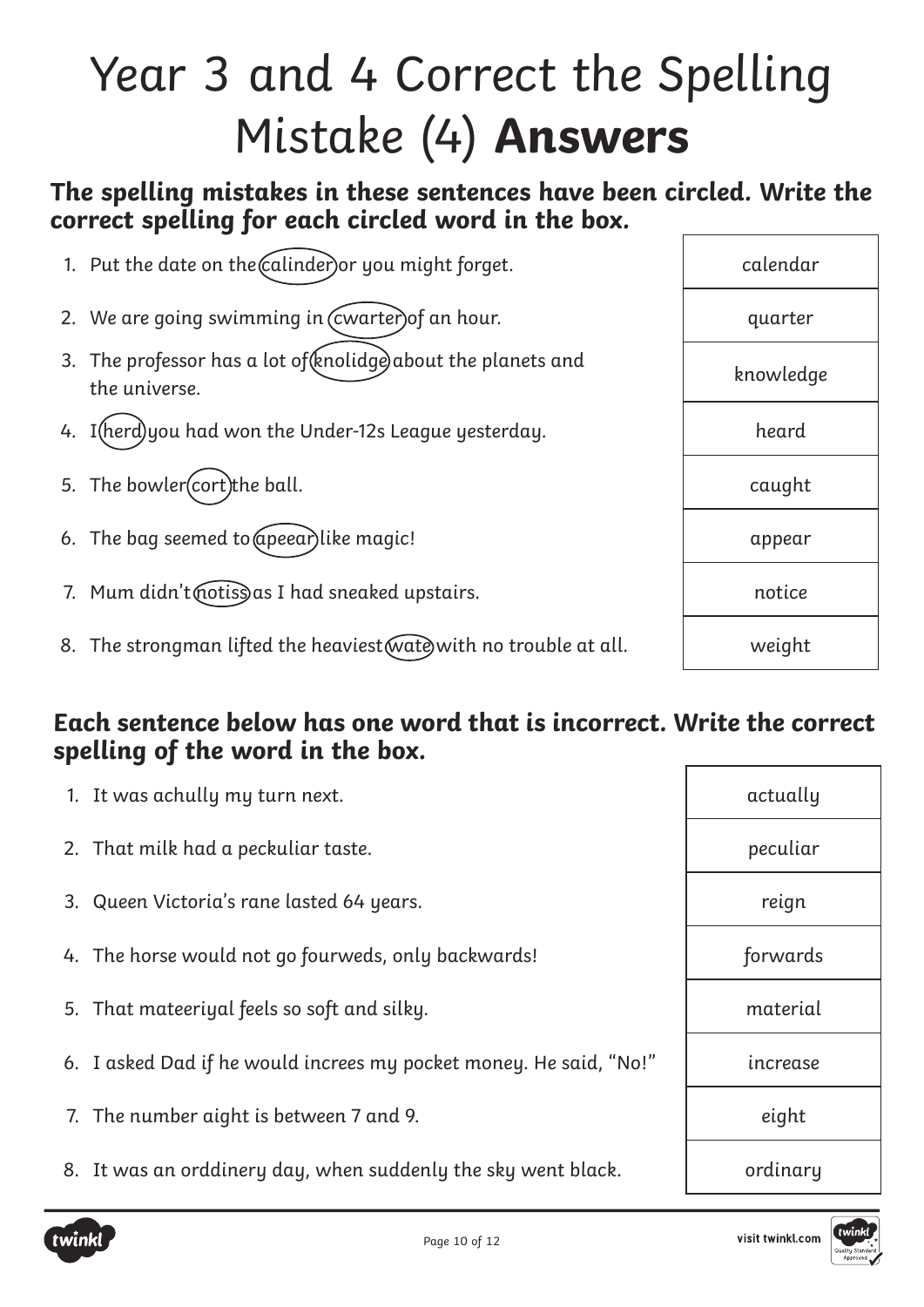# Year 3 and 4 Correct the Spelling Mistake (5) **Answers**

# **The spelling mistakes in these sentences have been circled. Write the correct spelling for each circled word in the box.**

| 1. What time does the train (arivve?)            |                                                                          | arrive       |
|--------------------------------------------------|--------------------------------------------------------------------------|--------------|
| food.                                            | 2. In a (ressent) survey, it was found that cats prefer fish to meat cat | recent       |
| 3. (Allthogh) it was bedtime, Lily wasn't tired. |                                                                          | Although     |
| 4. The boy stood in the (senter) of the circle.  |                                                                          | centre       |
| 5. We all live on planet(Errth.)                 |                                                                          | Earth        |
| 6. Ben tripped Halima up on (perpurse)           |                                                                          | purpose      |
|                                                  | 7. My brother made a promiss not to annoy me again.                      | promise      |
| I@ctsidentillytrod on my dog's tail.<br>8.       |                                                                          | accidentally |

| 1. Dad was too bizzy to go to the shops.            | busy         |
|-----------------------------------------------------|--------------|
| 2. Jim ocashonally played football.                 | occasionally |
| 3. I measured the lennth of the table.              | length       |
| 4. We did varrius different sports.                 | various      |
| 5. The pirates buried the treasure on an illand.    | island       |
| 6. We planted pottaytoes, carrots and peas.         | potatoes     |
| 7. Lizzy wanted to be faymuss when she grew up.     | famous       |
| 8. The woman bought a parrtickular kind of perfume. | particular   |